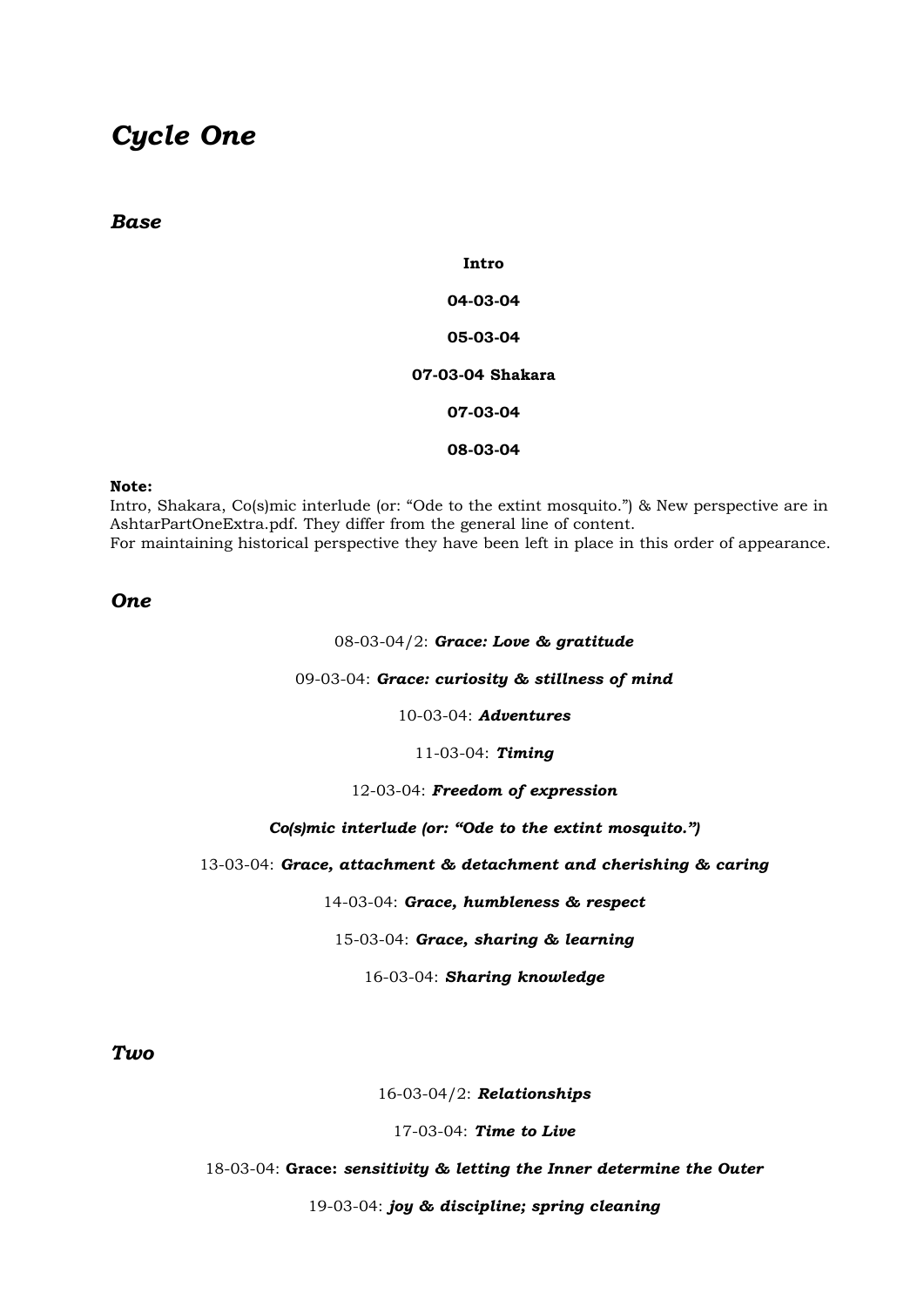22-03-04: *Grace of movement* 24-03-04: *Grace of inner movement* 25-03-04: *Grace: creativity of expression*

# *Three*

27-03-04: *Sharing Self*

28-03-04: *Grace: trust and humbleness*

29-03-04: *For all you teenagers and parents*

30-03-04: *Question...*

31-03-04: *Stilness of being*

*~*

01-04-04: *Rules of creation* 02-04-04: *Expextations, gossip & complaining* 03-04-04: *Going within* 04-04-04: *Attention* 05-04-04: *A transition time*

# *Four*

06-04-04: *Children and wisdom*

07-04-04: *Parents*

08-04-04: *Blessing*

09-04-04: *Sickness*

10-04-04: *Stewardship*

11-04-04: *Women*

12-04-04: *Love is (see you in the next wave)*

13-04-04: *Experiencing God (for the benefit of all)*

14-04-04: *Wisdom; hug Death*

15-04-04: *For the Good of All concerned*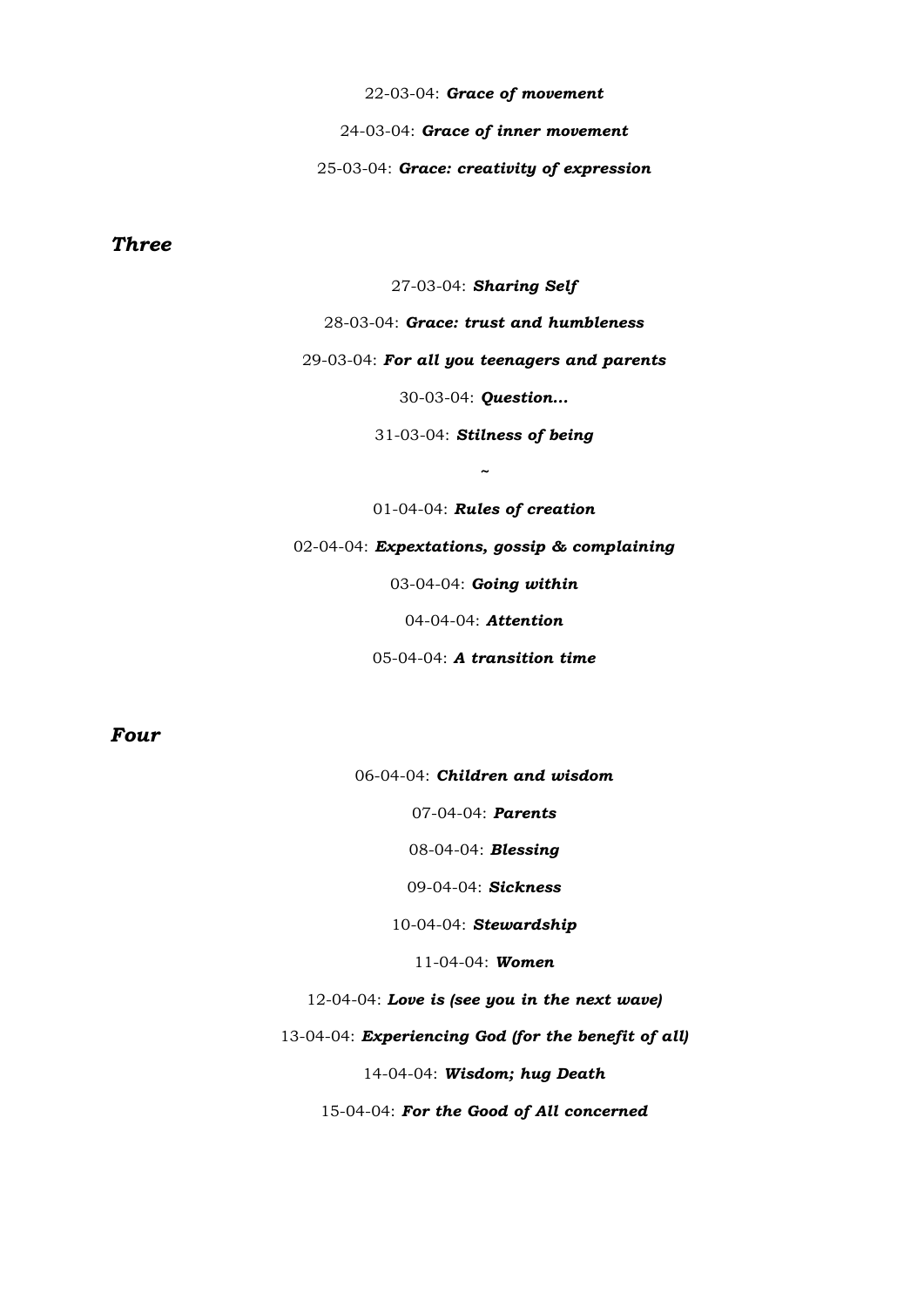# *Five*

#### 16-04-04: *Dark Angel*

17-04-04: *Sharing God*

18-04-04: *Creating your day*

19-04-04: *Balancing expressions of God*

20-04-04: *The source (of course)*

21-04-04: *Trust your inner Self*

22-04-04: *Living your dream*

23-04-04: *The need to balance knowledge with the guidance of female intuition*

24-04-04: *Ashtar answers some questions*

25-04-04: *Soul contracts*

*Six*

26-04-04: *Creativity*

27-04-04: *The flow of life*

28-04-04: *Compassion*

29-04-04: *Discernment*

30-04-04: *Health*

01-05-04: *All in the family*

02-05-04: *Finding the she+he balance*

*Conclusion (for now...)*

03-05-04: *The fine-tuned radio*

05-05-04: *Trust the God inside you*

06-05-04: *What you are you are able to see*

07-05-04: *Self ending death*

08-05-04: *Summary*

*Bridge to the new cycle*

*New perspective*